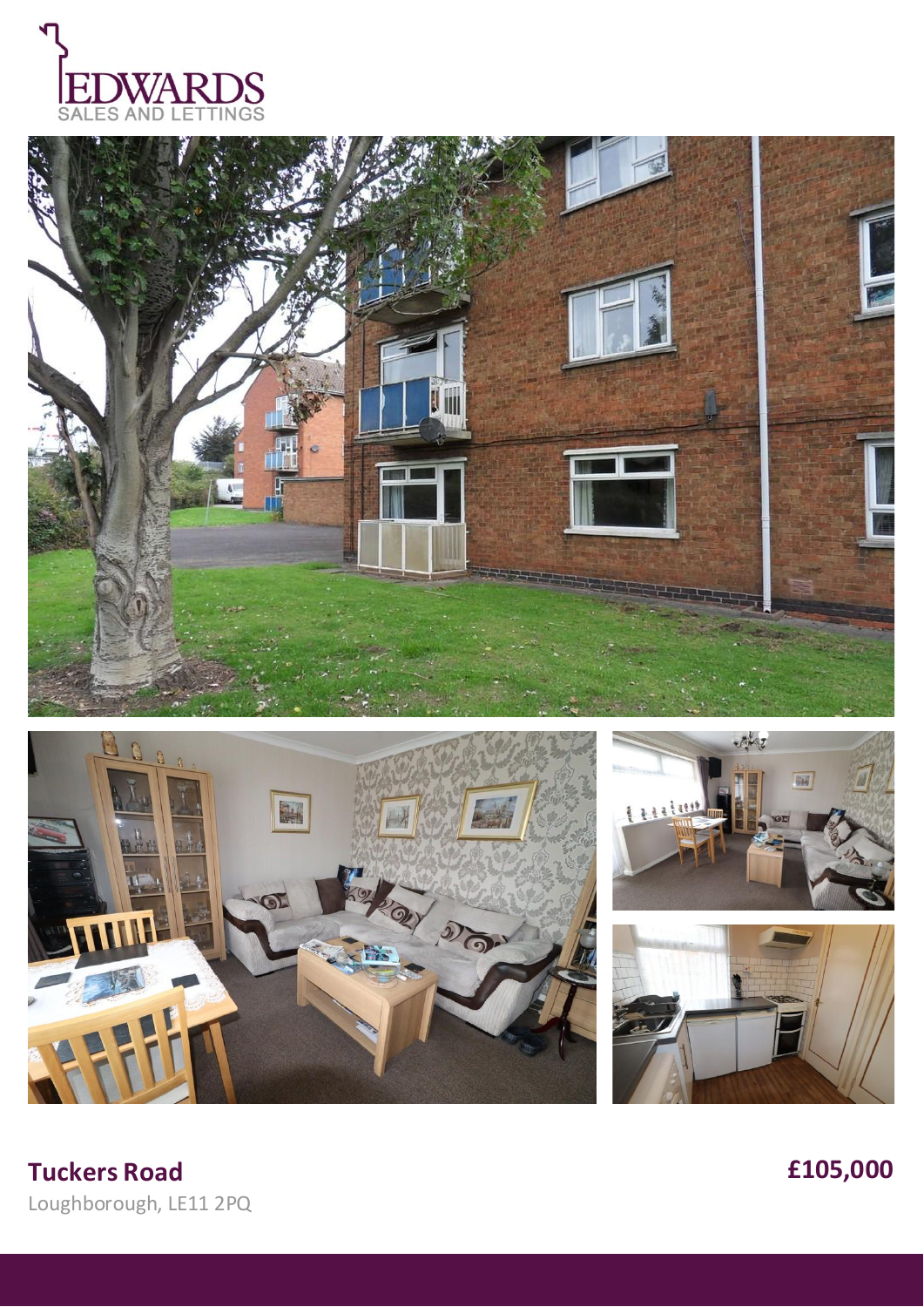# **Property Features**

- **GROUND FLOOR FLAT**
- **TWO BEDROOMS**
- FITTED WARDROBES
- LIVING ROOM WITH BALCONY
- **FITTED KITCHEN AND** BATHROOM
- DOUBLE GLAZED



# **Full Description**

This SPACIOUS ground floor FLAT offers TWO DOUBLE BEDROOMS with fitted wardrobes, living room with a BALCONY looking out to the communal gardens, modern fitted kitchen, bathroom and DOUBLE GLAZED windows throughout. Within walking distance of the town centre and close to CHARNWOOD WATERS.

# ENTRANCE HALL

Front Door from communal hallway with doors leading to Bedroom one, the living room, Bedroom two, the shower room and kitchen and door to cupboard

# LIVING ROOM

15' 9" x 12' 1" (4.8m x 3.68m) PVCu double glazed window to rear elevation, radiator and door to balcony.

#### **KITCHEN**

8' 10" x 7' 5" (2.69m x 2.26m)

FitTed with a range of wall and base units with laminate work surfaces, stainless steel sink unit, space for cooker, fridge, freezer and washing machine, and PVCu double glazed window to front elevation.

#### BEDROOM ONE

12' 1" x 11' 1" (3.68m x 3.38m) PVCu double glazed window to rear elevation, built in wardrobes and radiator.

# BEDROOM TWO

10' 3" x 8' 9" (3.12m x 2.67m) PVCu double glazed window to side elevation, radiator and fitted wardrobe.





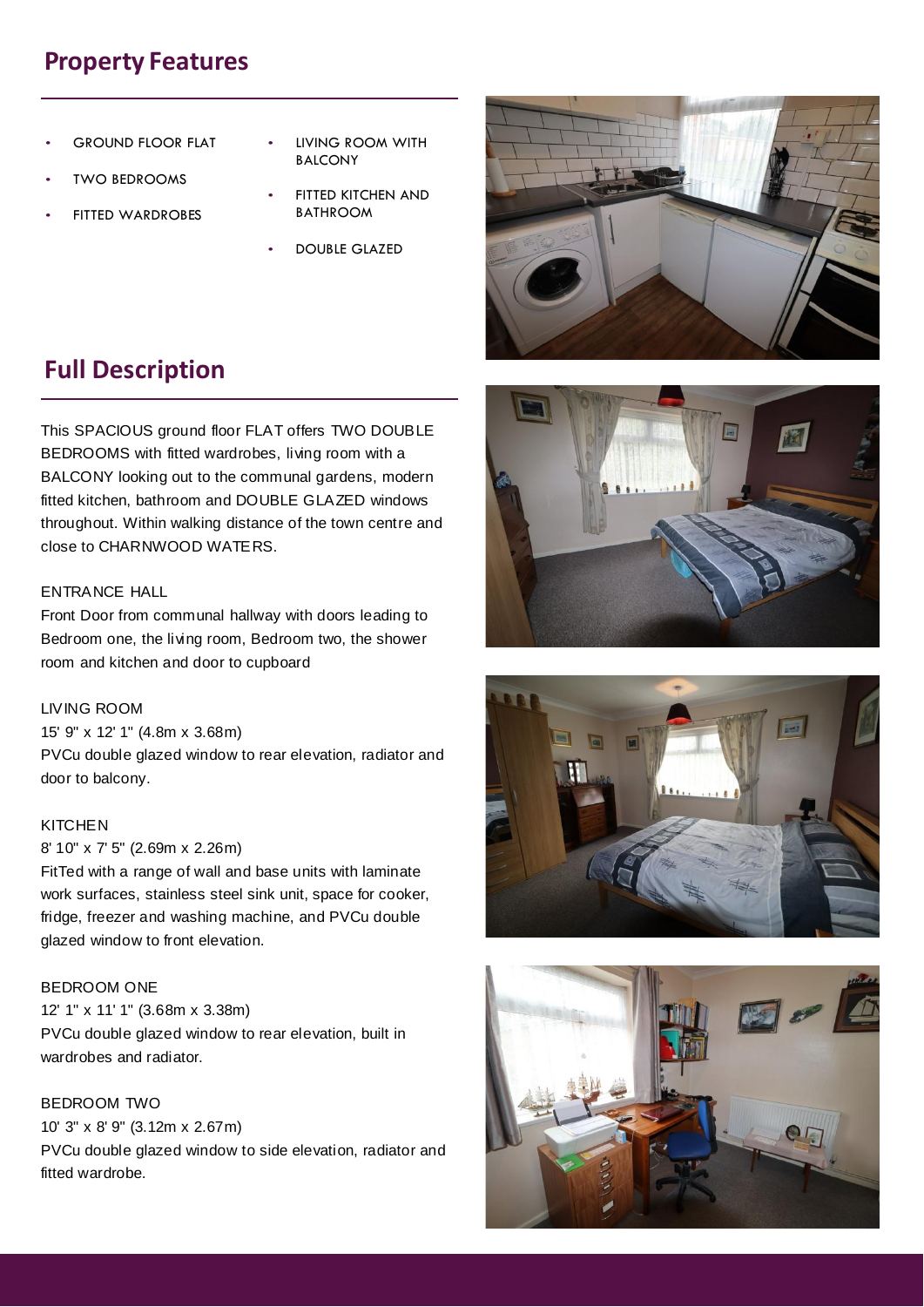# SHOWER ROOM

Fitted with a three piece suite comprising close coupled W.C., wash hand basin and shower cubicle, radiator and PVCu double glazed window to front elevation.

#### Viewing Arrangements

Please contact Clare, Katie, Dominique or Liz to arrange your viewing.

## Fixtures, Fittings and Appliances

Any fixtures, fittings or appliances mentioned in these details have not been tested and can not be assumed to be in full efficient working order.

## Internal photographs

It should not be assumed that items shown in our photographs are included in the sale of the property.

## Measurements

Although we have taken every care to ensure the dimensions for the property are true, they should be treated as approximate and for general guidance only.

## Money Laundering

Where an offer is accepted, the prospective purchaser will be required to confirm their identity to us by law. We will need to see a passport or driving licence along with a recent utility bill to confirm residence.

# General Note

These details and floor plans, although believed to be accurate, are for guidance only and prospective purchasers should satisfy themselves by inspection or otherwise to their accuracy. No individual within this estate agency has the authority to make or give any warranty in respect to the property.

# Referral Fees

We believe you may benefit from using the services of Simpson Jones, Setfords Solicitors, Idyll Mortgages, Near and Far and Jex Surveyors, the Provider(s), who are conveyancers, mortgage adviser, removals and surveyor respectively.

We recommend sellers and/or potential buyers use the services of the Provider(s). Should you decide to use the services of the Provider(s) you should know that we would expect to receive a referral fee of between £50 and £144 from them for recommending you to them. You are not under any obligation to use the services of any of the